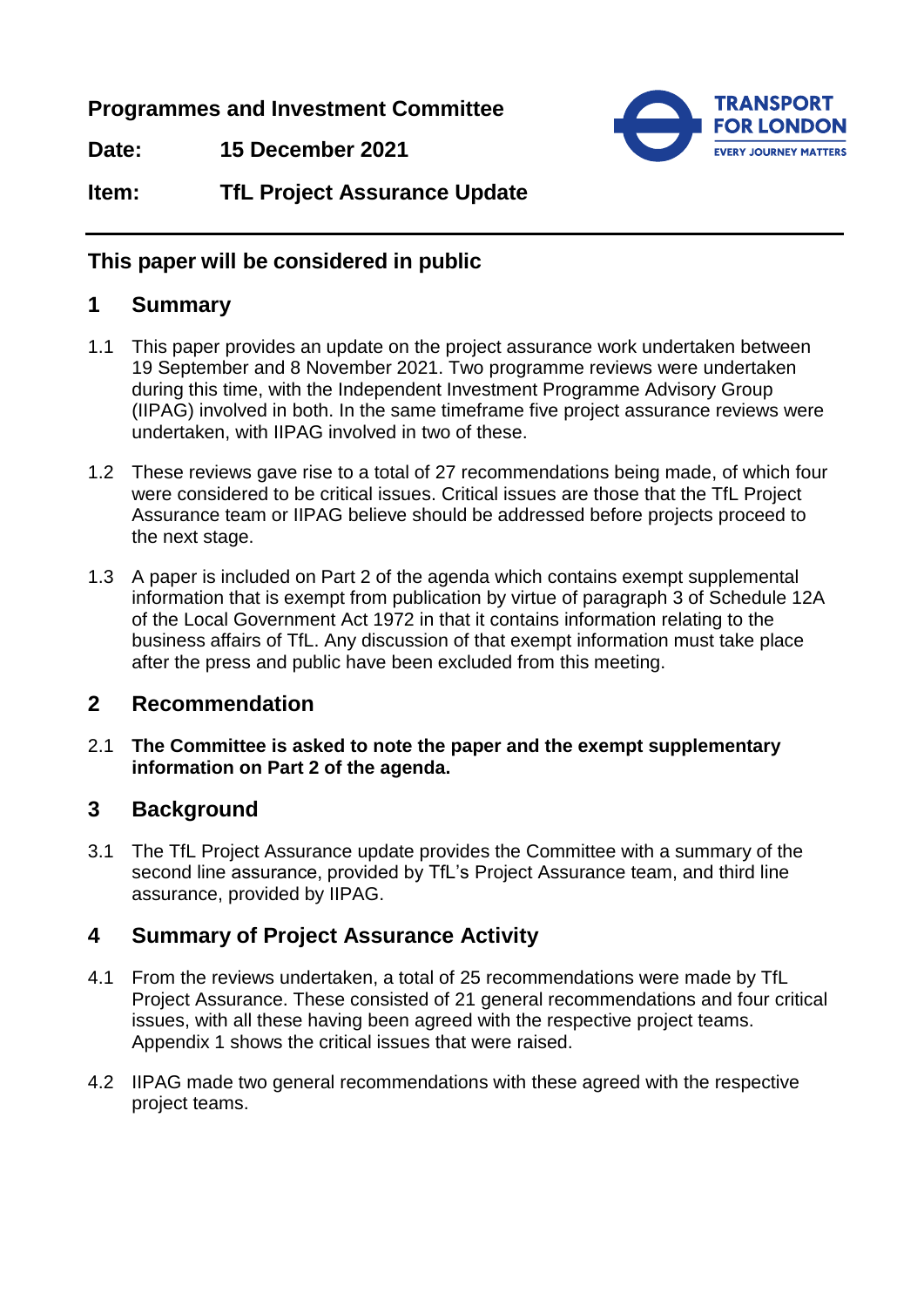4.3 The following graphs show the number of open recommendations, the number that are overdue, and the number closed in the last three quarters. The overdue recommendations include three overdue critical issues. One relates to the General Data Protection and Regulation Project and requires that there is a fully validated cost estimate; one is for Barking Riverside Extension and the project team being under-resourced; and one relates to the Central line Signalling and Control Life Extension Project and the need to ensure that the business case demonstrates value for money for all elements of the scope. There are no overdue IIPAG critical issues.



**Figure 1: IIPAG Recommendations**



**Figure 2: Project Assurance Recommendations**